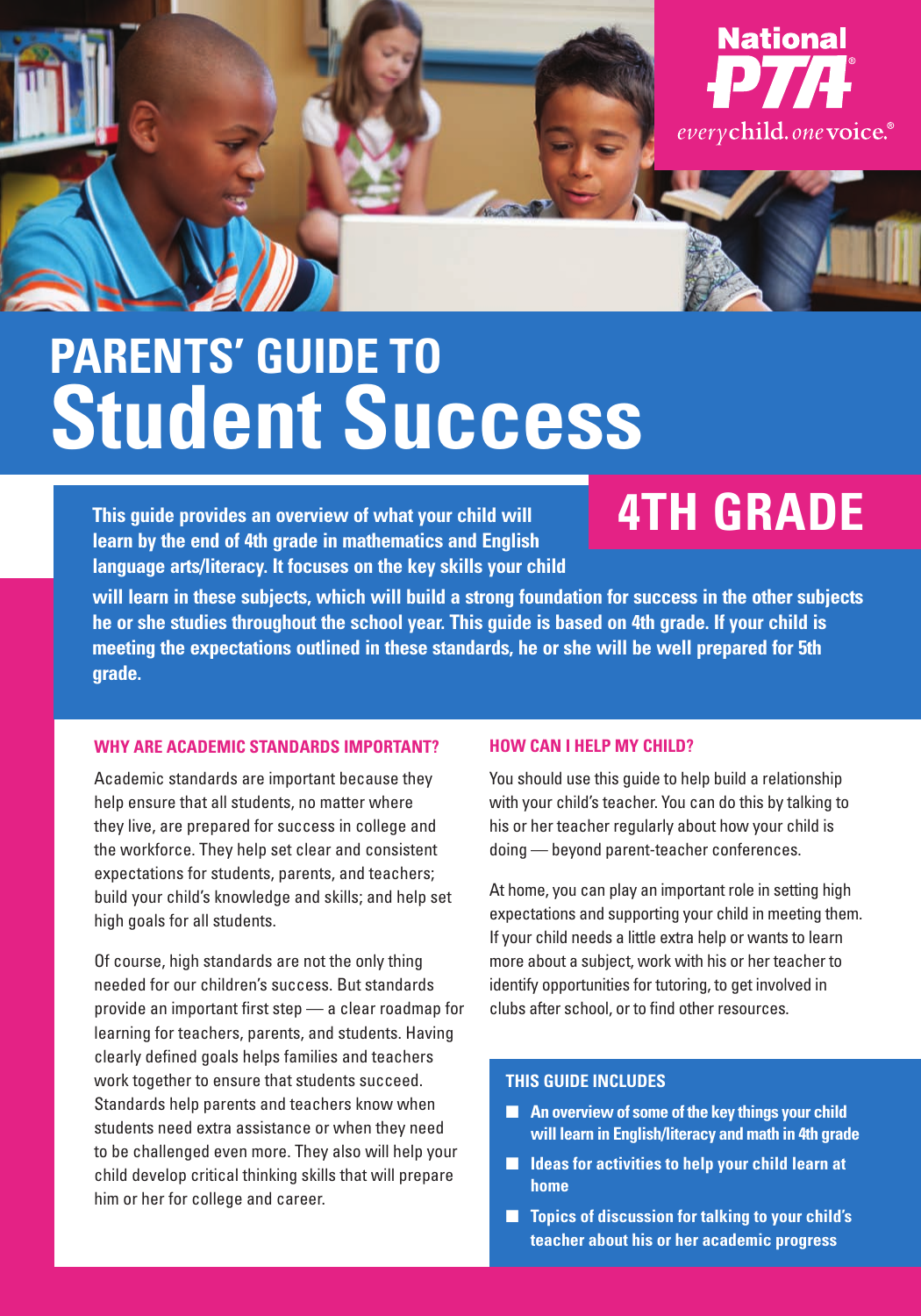# **English Language Arts & Literacy**

Building the stamina and skills to read challenging fiction, nonfiction, and other materials is fundamental in 4th grade. Your child will continue to learn about the world as well as build vocabulary skills by reading more complicated stories and poems from different cultures and a range of books on history, science, art, and music. Fourth grade students also will make important strides in their ability to explain plainly and in detail what a book says — both explicitly and what is implied from its details. By 4th grade, your child will be writing effective summaries, book reports, and descriptions of characters or events that use correct grammar and punctuation.

## **A Sample of What Your Child Will Be Working on in 4th Grade**

- $\blacksquare$  Describing the basic elements of stories  $\rightharpoonup$  such as characters, events, and settings — by drawing on specific details in the text
- Paying close attention to key features of informational books and articles: these include understanding the main and supporting ideas; being able to compare and contrast information; and explaining how the author uses facts, details, and evidence to support particular points
- Comparing ideas, characters, events, and settings in stories and myths from different cultures
- Writing summaries or opinions about topics supported with a set of well-organized facts, details, and examples
- Independently conducting short research projects on different aspects of a topic using evidence from books and the Internet
- Paraphrasing and responding to information presented in discussions, such as comparing and contrasting ideas and analyzing evidence that speakers use to support particular points
- Reporting orally on a topic or telling a story with enough facts and details
- Writing complete sentences with correct capitalization and spelling
- Relating words that are common in reading to words with similar meanings (synonyms) and to their opposites (antonyms)

### **Talking to Your Child's Teacher**

lational

#### **Keeping the conversation focused.**

When you talk to the teacher, do not worry about covering everything. Instead, keep the conversation focused on the most important topics. In 4th grade, these include:

- Comprehending a range of grade-level stories, poems, and informational texts such as biographies, articles, or guidebooks about history, science, or the arts
- Building understanding of relationships between words and nuances in word meanings — synonyms, antonyms, idioms — and using this knowledge to convey ideas precisely

Ask to see a sample of your child's work. Ask the teacher questions such as: Is this piece of work satisfactory? How could it be better? Is my child on track? How can I help my child improve or excel in this area? If my child needs extra support or wants to learn more about a subject, are there resources to help his or her learning outside the classroom?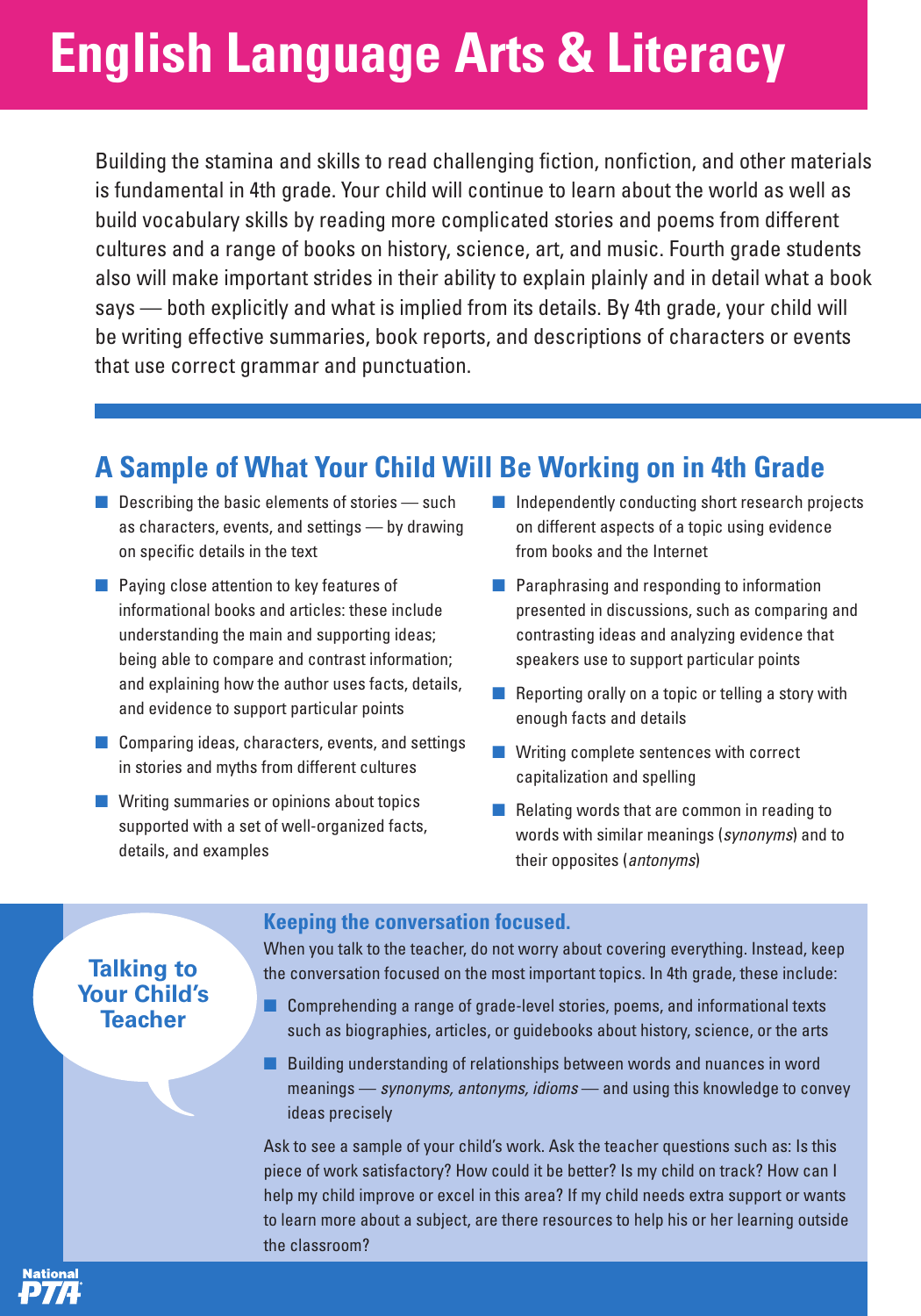# **Mathematics**

In 4th grade, your child will gain important new skills while continuing to build on what he or she learned the previous year. One of the main areas studied in 4th grade is arithmetic and applying it to solve problems. This is an important life skill, and your child should make significant strides in this area during the year. Your child will also build knowledge and skills with fractions to prepare for mastering this topic in 5th and 6th grades. These skills will help ensure your child is ready for algebra and advanced math.

## **A Sample of What Your Child Will Be Working on in 4th Grade**

- Using whole-number arithmetic to solve word problems, including problems with remainders and problems with measurements
- Adding and subtracting whole numbers quickly and accurately (numbers up to 1 million)
- Multiplying and dividing multi-digit numbers in simple cases (e.g., multiplying  $1,638 \times 7$  or  $24 \times 17$ , and dividing 6,966 by 6)
- Understanding and applying equivalent fractions (e.g., recognizing that  $\%$  is less than  $\%$  because  $\%$ is less than 3 ⁄8)
- Adding, subtracting, and multiplying fractions in simple cases (such as  $2\frac{3}{4}$  – 1  $\frac{1}{4}$  or  $3 \times \frac{5}{8}$ ), and solving related word problems
- Understanding simple decimals in terms of fractions (e.g., rewriting 0.62 as  $%$ <sub>00</sub>)
- Measuring angles and finding unknown angles in a diagram

### **Keeping the conversation focused.**

When you talk to the teacher, do not worry about covering everything. Instead, keep the conversation focused on the most important topics. In 4th grade, these include:

- Doing arithmetic and solving word problems with multi-digit numbers
- Doing arithmetic and solving word problems with fractions

Ask to see a sample of your child's work. Ask the teacher questions such as: Is this piece of work satisfactory? How could it be better? Is my child on track? How can I help my child improve or excel in this area? If my child needs extra support or wants to learn more about a subject, are there resources to help his or her learning outside the classroom?

### **Talking to Your Child's Teacher**